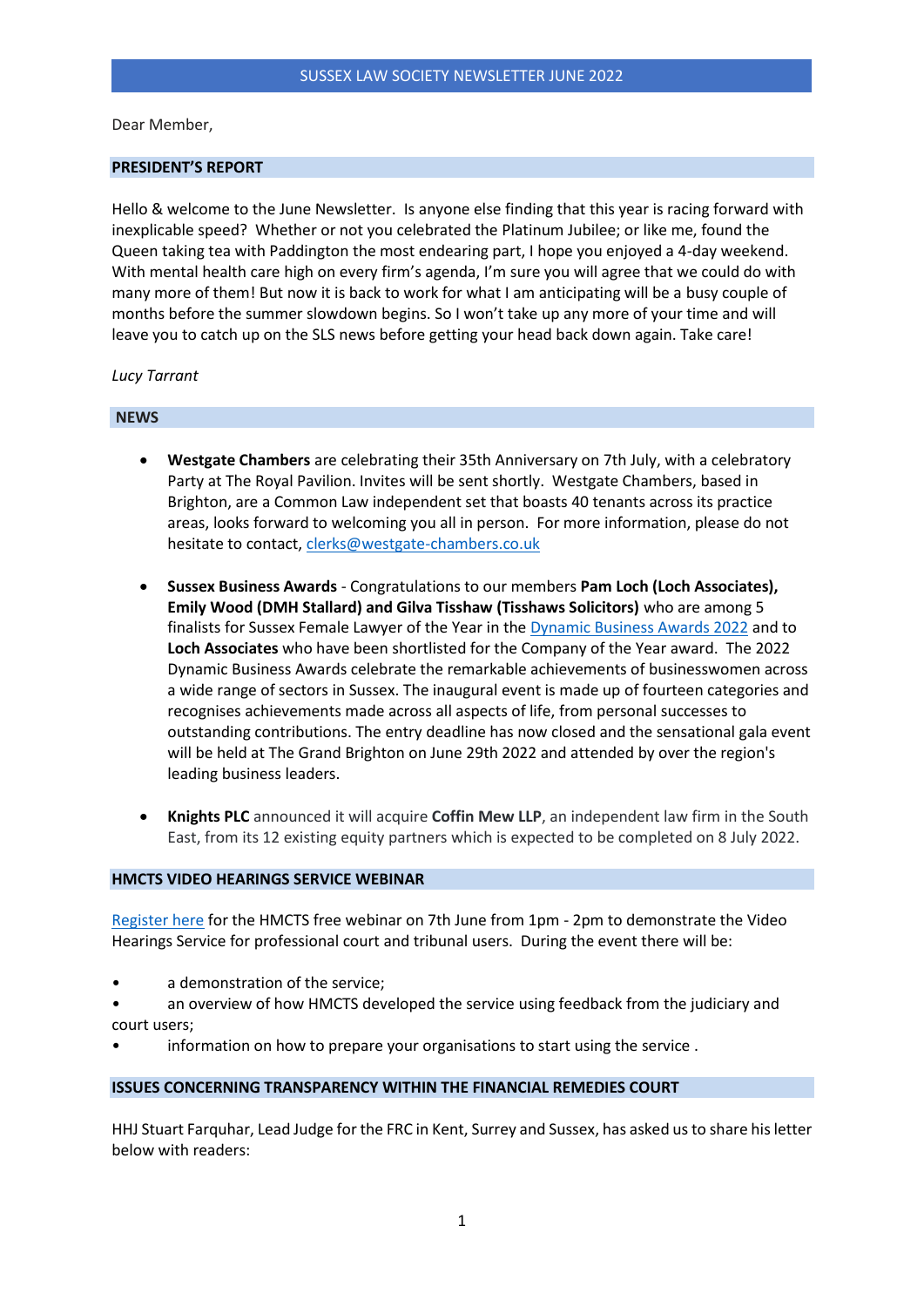## SUSSEX LAW SOCIETY NEWSLETTER JUNE 2022

" I am the Chair of the Financial Remedies sub-group of the Transparency Implementation Group which has been set up by the President of the Family Division, Sir Andrew McFarlane. The group includes Judges of all levels together with Barristers, Solicitors, the press and a legal blogger representative. It has been decided to prepare a survey of all interested parties in order to gather views and ideas.

The group has been set up to consider all issues concerning transparency within the Financial Remedies Court including anonymity, who should be permitted to be present in Court, what documents (if any) should be disclosed to the press/legal bloggers, what may be reported and how should judgments be anonymised (if this is considered appropriate). These issues are most frequently encountered in the High Court, but there are also many cases involving local prominent individuals that do not involve significant assets which could just as easily be heard by a Deputy District Judge. We wish to hear the views of everyone and not just those individuals that are frequently involved in high net worth/High Court cases. This includes those that do not deal with this work at all so that we can discover the views of those 'from the outside'.

The survey can be found at; <https://forms.office.com/r/qufNyfapYE> . It should take less than 10 minutes to complete. Indeed, if you limit yourself to the 'multiple-choice' answers only then it can be completed in 5 minutes but will take longer if you wish to add further thoughts in the 'free text' responses. The survey will be open from  $1<sup>st</sup>$  June 2022 to  $31<sup>st</sup>$  July 2022. Please respond as soon as you are able as that will give us greater time to analyse the responses.

Thank you for your assistance."

## **'INNOVATION: MAKING BUSINESS IDEAS A REALITY' CONFERENCE**

The SRA are bringing this conference to Brighton on 5th July at the Brighton Dome. The conference is free of charge and takes place from  $10$  am  $-1.30$  pm and includes lunch and networking opportunities. Attendees will get insight into the challenges and opportunities innovation and legal technology can bring plus what other law firms are already doing to drive their businesses forward and the chance to put questions to our expert panels. Topics covered include:

- Effective use of both legal and everyday consumer tech.
- How to get the best from existing software and IT.
- The role artificial intelligence or new technologies could have in your business.
- The potential for innovation beyond technology, including hybrid and new ways of working.

Further information on speakers and how to register can be foun[d here.](https://events.sra.org.uk/sra/frontend/reg/thome.csp?pageID=141156&eventID=596&CSPCHD=004001000000BRQLVpmkdkjuoqLO4nT0NUroAtv4BMmtXN5YAB)

# **UNIVERSITY OF BRIGHTON LEGAL CLINIC**

The clinic is a student-led body providing bro bono assistance across a range of legal matters to the public. The students' work requires professional supervision which is largely provided in-house by appropriately qualified university staff. Whilst family, employment and housing matters benefit from at least two professional supervisors each, there are opportunities for SLS members (including trainee solicitors and pupil barristers) to provide support across the following practice areas:

- tort
- public law
- housing
- commercial and contracts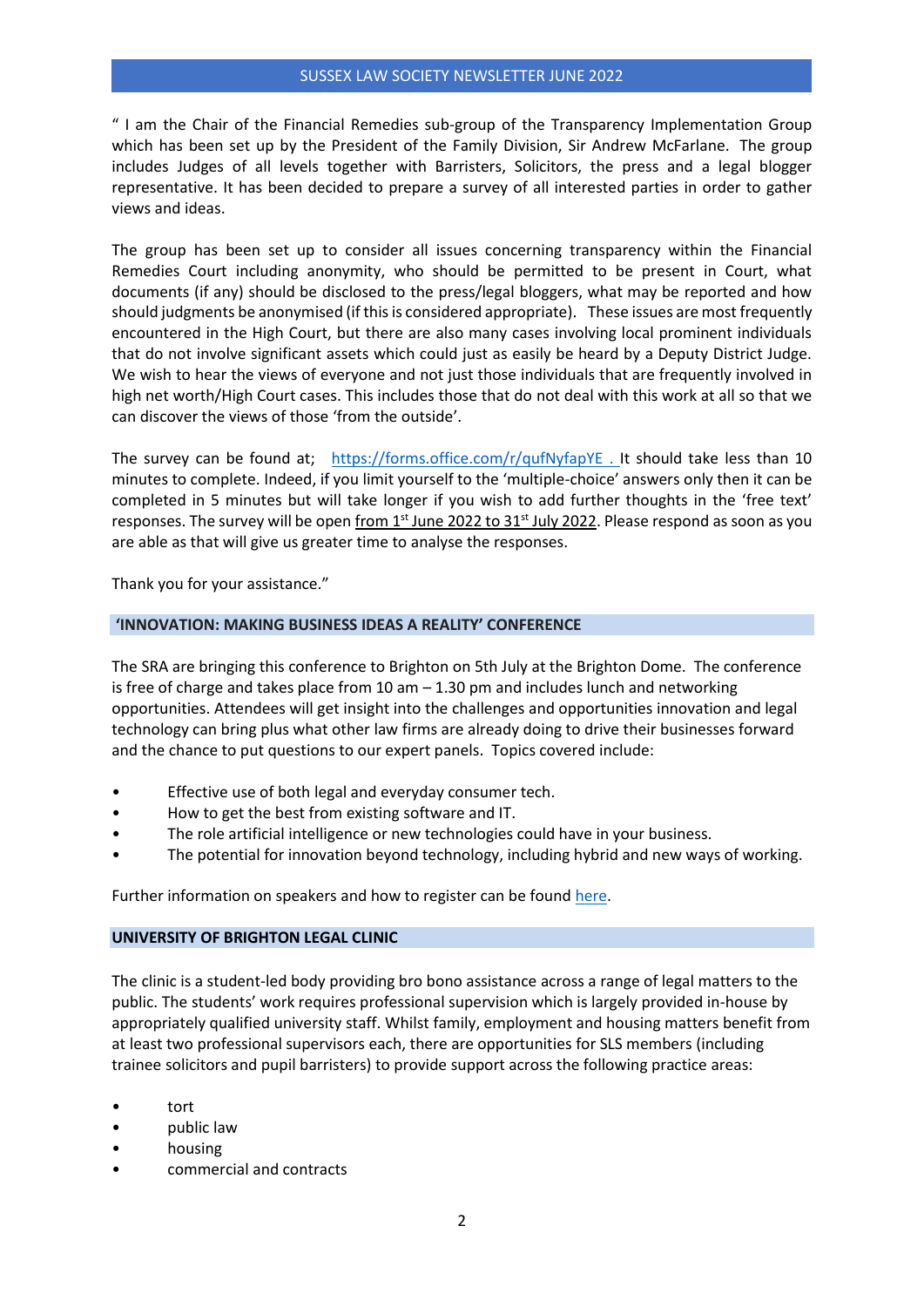- employment law
- charity law

The terms of reference for the Clinic's operation are tightly drawn and monitored – so, for example, reserved activities are not undertaken, and nor is litigation support provided. Apart from the Clinic's laudable efforts to extend access to legal advice, the experience for the students of problem-solving and practical casework is invaluable. Working alongside the students is a light but rewarding touch for those members who would like to support this local initiative. Expressions of interest or questions can be directed to Jo Smith, the Clinic's co-ordinator at [j.smith12@brighton.ac.uk](mailto:j.smith12@brighton.ac.uk)

### **DEFENDING CRIMINAL LEGAL AID**

The Law Society is calling for your help to support their campaign for the future of criminal legal aid. As you may know, the Government published its response to the Independent Review of Criminal Legal Aid (CLAIR) in March. The proposals fall far short of what is needed to secure the future of our criminal legal aid system, putting forward 40% less investment than CLAIR recommended.

We have included a campaign pack and are encouraging law societies to get in touch with their local MP to urge them to raise this critical issue in Parliament. We have attached a template letter that you can customize and send to your MP and have also included a campaign briefing outlining the issues with the Government's proposals. You can also see how badly affected your area is by the ageing of the solicitor professio[n here.](https://www.lawsociety.org.uk/en/campaigns/criminal-justice/criminal-duty-solicitors)

The Law Society will be responding to the Government's ongoing consultation and are encouraging all solicitors to put their views forward as well. [You can respond here.](https://consult.justice.gov.uk/digital-communications/criminal-legal-aid-independent-review-response/?utm_source=law_society_rel_man&utm_medium=email&utm_campaign=Local+Law+Society+Bulletin_05%2f17%2f2022) The consultation will be open until 7 June 2022. After 25 years of cuts, our criminal justice system is in crisis. The Government must not miss this opportunity to put it on a stable footing and secure the future of criminal legal aid. A template letter for the attention of members' local MP. The latest campaign briefing from our Public Affairs team. A collection of region specific images for distribution on social media channels; for Warwickshire, South Wales, Manchester, Lincolnshire, and Essex; and regarding junior lawyers specifically; Lincolnshire, Cornwall, Worcestershire and Wiltshire. Read more about the proposals and our response.

#### **REGULATORY UPDATE**

Whilst The Law Society maintains that it is essential to the public interest to have robust and fair regulation, it is "not appropriate" and "disappointed" with the SRA's plans to press ahead with certain proposals put forward within its now completed broad consultation which it launched last November. Of particular concern is the extension of fining powers from a maximum of £2,000 to £25,000. In its response The Law Society proposed a more moderate, proportionate and safeguarded cap of £7,500, arguing that the SRA would become investigator, prosecutor and judge in more serious and significant cases which would otherwise go before the independent SDT, all for the expediency of speed and costs savings. Alongside this announcement was confirmation of the new proposed "fixed penalty" regime for lower-level breaches to be capped at £1,500 and where the SRA will now develop updated guidance and Rules for further consultation, and approval from the Ministry of Justice. A week later, at the end of May, the SRA again received certain misgivings from the Law Society on the consultation which is aiming to clarify the regulatory requirements in the areas of health and fitness to practice and appropriate treatment of colleagues. The Law Society responded that whilst it wholeheartedly supports such issues being addressed, in the absence of evidence to the contrary, it maintains that adequate and transparent requirements in these fields were already in place.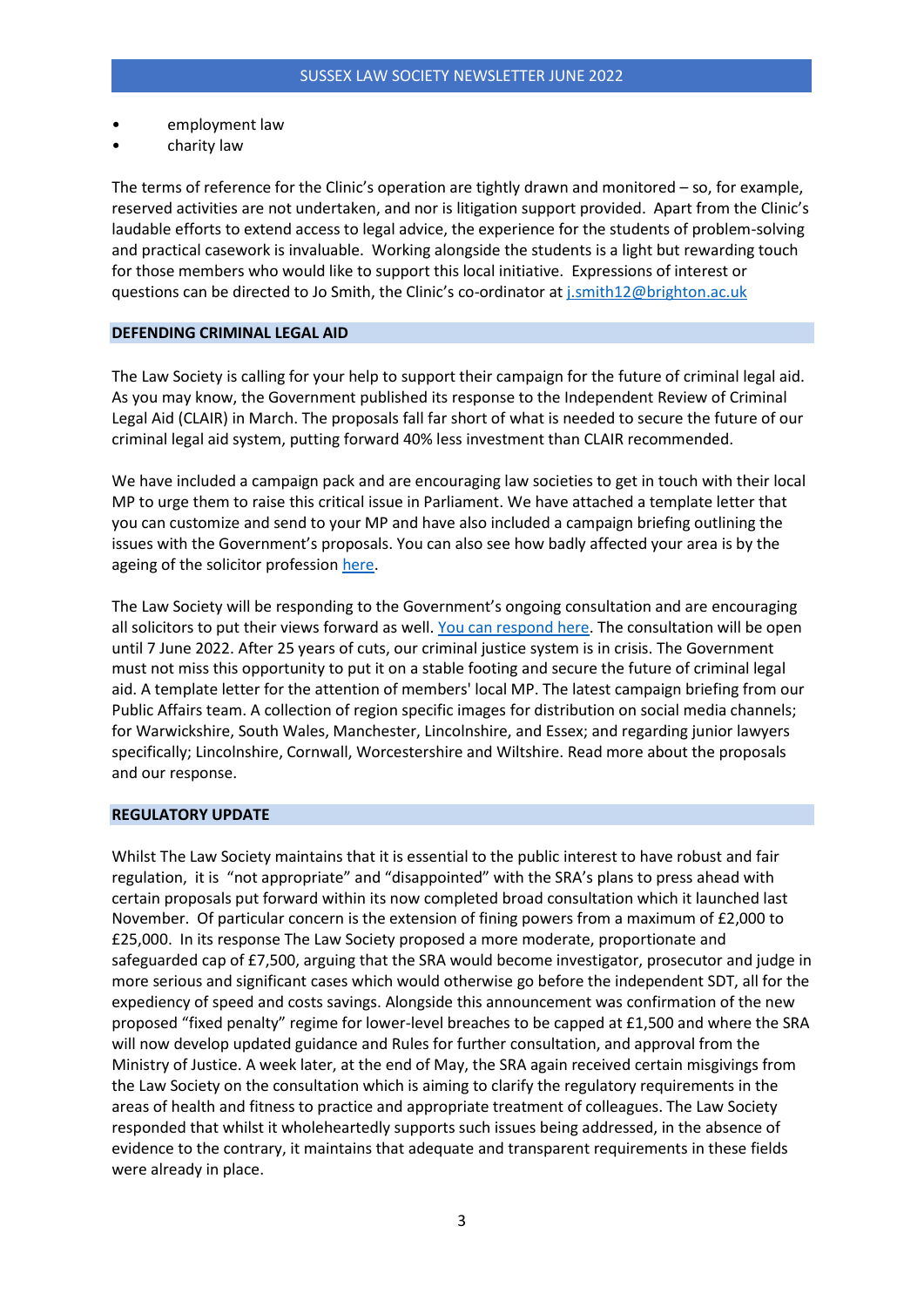### **BOOKINGS NOW BEING TAKEN FOR SEPTEMBER QUIZ NIGHT**

Book now by clickin[g here](https://www.sussex-law.co.uk/wp-content/uploads/2022/06/Quiz-Night-2022-Flyer-1.pdf) for the Sussex Law Society Quiz Night 2022 which will be held at 7pm on Thursday, 15th September in the Palm Court Restaurant on Brighton Pier.

Both members and non-members are welcome to enter a team. Your firm/organisation/friends & colleagues can enter a team of up to 6 people at a cost of £20 per person (including VAT) which includes a fish and chip supper (with a vegan fishless and chip supper alternative). There will be a cash bar available all night. This is a very popular event and so places will be allocated on a first come first served basis. There will be a raffle on the night in aid of the President's charities for the year - [The Brighton Yoga Foundation](https://www.brightonyogafoundation.org/) and [The Starr Trust](https://www.starrtrust.org/)

**DEVASSIST** This event has been kindly sponsored by

## **HAVING DIFFICULTIES WITH THE COURTS?**

Thanks to those of you who have sent in your stories to pass to the Law Society as evidence of the real problems solicitors are facing every day in Sussex in their dealings with the courts, which is in turn having a severe impact on some of their clients. If this is affecting you and your clients can you please continue to send any examples to [Jeanette Lacy Scott](mailto:jls@sussex-law.co.uk) and at the same time encourage your clients to write to their MP.

# **INSTILLING A CULTURE OF PRODUCTIVITY IN YOUR LEGAL PRACTICE**

Covid has had a major impact on legal services. It has seen increased digitalisation across the profession and instilled the need for law firms to be more productive. In just two years there has been twenty years' worth of modernisation. The most important step change for the next ten years will be understanding that a lawyer's skill and knowledge alone is not enough to make a business work well. Read more of this interesting article from LEAP [here.](https://www.sussex-law.co.uk/wp-content/uploads/2022/06/Leap-Article-May-2022-1.pdf)

### **NEWS & UPDATES FROM CHANCERY LANE**

The May edition of the Law Society's Local Law Society Bulletin which contains some useful information and articles can be foun[d here.](https://www.sussex-law.co.uk/wp-content/uploads/2022/06/Local-Law-Society-Bulletin-1-May-2022.pdf)

### **Law Society Upcoming Events**

Tue 7 Jun 2022 - [Judicial appointments interview training for solicitors -](https://events.lawsociety.org.uk/ClientApps/Silverbear.Web.EDMS/public/default.aspx?tabId=37&id=2970&orgId=1&utm_source=law_society_rel_man&utm_medium=email&utm_campaign=Local+Law+Society+Bulletin_05%2f17%2f2022&guid=92f4c478-e695-4663-b9e1-a5081c8ff7cf) webinar Wed 8 Jun 2022 - [Property Section: MEES and EPCs Webinar](https://events.lawsociety.org.uk/ClientApps/Silverbear.Web.EDMS/public/default.aspx?tabId=37&id=3051&orgId=1&utm_source=law_society_rel_man&utm_medium=email&utm_campaign=Local+Law+Society+Bulletin_05%2f17%2f2022&guid=1eaca37c-33e7-43d6-b61c-0c859bf1c69a) Thu 9 Jun 2022 - [Inheritance Tax Planning Options Masterclass](https://events.lawsociety.org.uk/ClientApps/Silverbear.Web.EDMS/public/default.aspx?tabId=37&id=3060&orgId=1&utm_source=law_society_rel_man&utm_medium=email&utm_campaign=Local+Law+Society+Bulletin_05%2f17%2f2022&guid=db553707-08b3-4c93-806f-c7bed4df5391) Tue 14 June 2022 - [ESG: Introductory Overview for Lawyers \(14/06/2022\) | Law](https://learn.lawsociety.org.uk/product/esg-introductory-overview-for-lawyers-14-06-2022/?utm_source=law_society_rel_man&utm_medium=email&utm_campaign=Local+Law+Society+Bulletin_05%2f17%2f2022) Society LMS Fri 24 Jun 2022 - [Private Client Section Annual Conference 2022](https://events.lawsociety.org.uk/ClientApps/Silverbear.Web.EDMS/public/default.aspx?tabId=37&id=3035&orgId=1&utm_source=law_society_rel_man&utm_medium=email&utm_campaign=Local+Law+Society+Bulletin_05%2f17%2f2022&guid=2c839279-bc7b-47d0-b854-a5921b897fd1)

### **Event Recordings**

[Law Society Property Section Convention 2022 -](https://players.brightcove.net/5546369619001/default_default/index.html?videoId=6305648945112&utm_source=law_society_rel_man&utm_medium=email&utm_campaign=Local+Law+Society+Bulletin_05%2f17%2f2022) Part 1 [Law Society Property Section Convention 2022 -](https://players.brightcove.net/5546369619001/default_default/index.html?videoId=6305654546112&utm_source=law_society_rel_man&utm_medium=email&utm_campaign=Local+Law+Society+Bulletin_05%2f17%2f2022) Part 2 The CLAIR consultation - [Your chance to hear from Minister Cartlidge](https://players.brightcove.net/5546369619001/default_default/index.html?videoId=6305649227112&utm_source=law_society_rel_man&utm_medium=email&utm_campaign=Local+Law+Society+Bulletin_05%2f17%2f2022) [Law Management Annual Financial Benchmarking Survey 2022: report launch](https://players.brightcove.net/5546369619001/default_default/index.html?videoId=6305366398112&utm_source=law_society_rel_man&utm_medium=email&utm_campaign=Local+Law+Society+Bulletin_05%2f17%2f2022) [How to progress your in-house career](https://players.brightcove.net/5546369619001/default_default/index.html?videoId=6305304091112&utm_source=law_society_rel_man&utm_medium=email&utm_campaign=Local+Law+Society+Bulletin_05%2f17%2f2022) [CQS Core Practice Management Standards Update](https://players.brightcove.net/5546369619001/default_default/index.html?videoId=6304633342001&utm_source=law_society_rel_man&utm_medium=email&utm_campaign=Local+Law+Society+Bulletin_05%2f17%2f2022) JLD webinar - [Tackling the tricky questions at NQ interviews](https://players.brightcove.net/5546369619001/default_default/index.html?videoId=6301569793001&utm_source=law_society_rel_man&utm_medium=email&utm_campaign=Local+Law+Society+Bulletin_05%2f17%2f2022)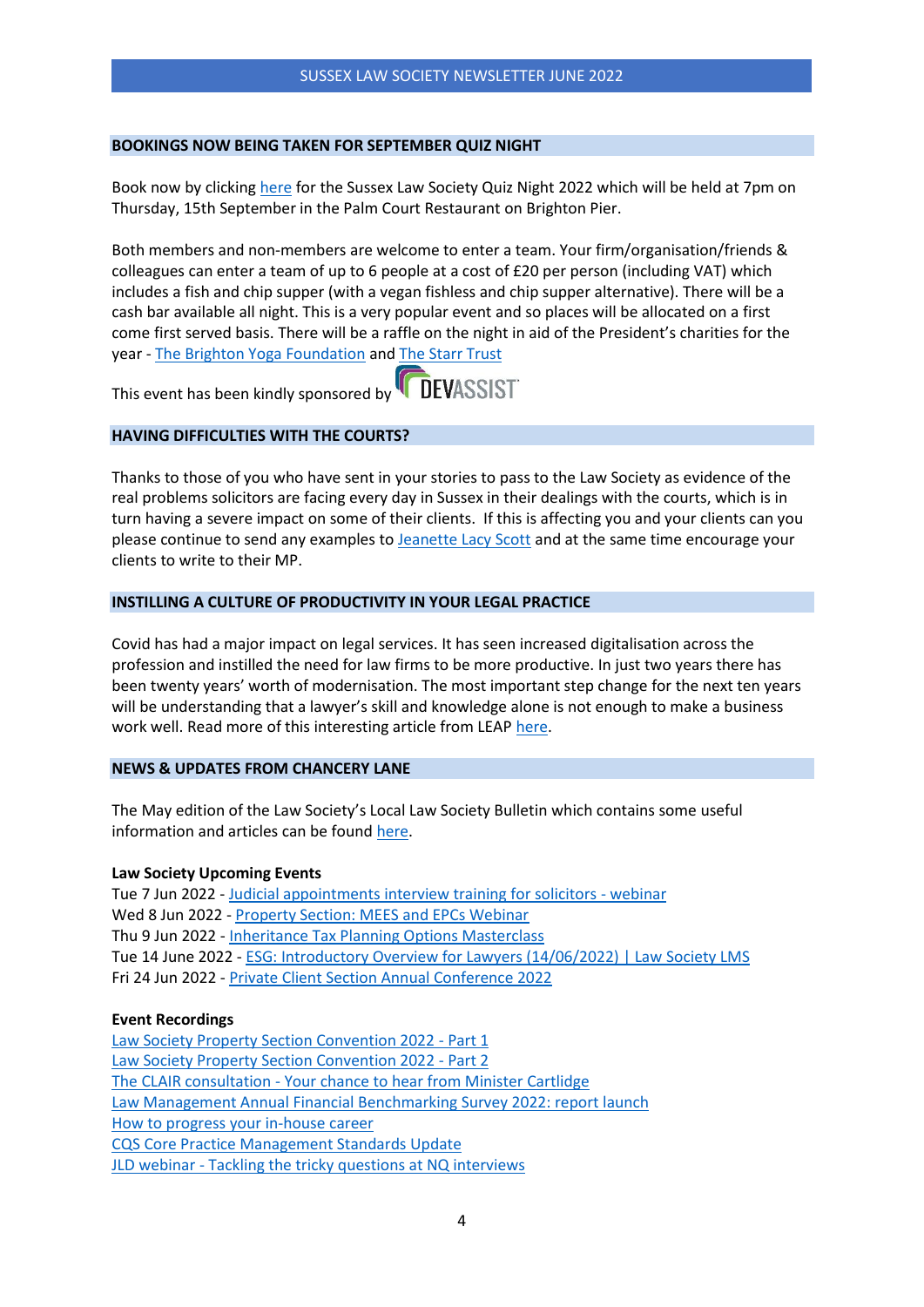#### **Guides**

[SRA Compensation Fund](https://www.lawsociety.org.uk/topics/professional-indemnity-insurance/sra-compensation-fund) [Guidance on undertaking advocacy during Criminal Bar Association 'no returns' action](https://www.lawsociety.org.uk/topics/criminal-justice/guidance-on-undertaking-advocacy-during-cba-no-returns-action) [Trust Registration Service \(TRS\) and AML compliance](https://www.lawsociety.org.uk/topics/anti-money-laundering/trust-registration-service-trs-and-aml-compliance) [Doing legal business in the Commonwealth Caribbean](https://www.lawsociety.org.uk/topics/international/doing-legal-business-in-the-commonwealth-caribbean)

**Tools** [Advocacy and the vulnerable training](https://www.lawsociety.org.uk/topics/advocacy/advocacy-and-the-vulnerable-training)

**Sections** [Business management](https://www.lawsociety.org.uk/topics/business-management/) [Regulation](https://www.lawsociety.org.uk/topics/regulation/) **[Property](https://www.lawsociety.org.uk/topics/property/)** [Private Client](https://www.lawsociety.org.uk/topics/private-client/)

Paid subscribers can also access exclusive content and updates on law firms management, risk & compliance, property and private client law.

# **REPORTING TO THE LENDER & HOT MORTGAGE ISSUES**

Reporting to the mortgage company is a perennial problem for the conveyancer. This 1 hour webinar from Richard Snape selects some issues and discusses solutions. Topics covered include: Conflicts of interest and valuation issues; Leasehold issues and lender requirements; Some specific areas: Japanese knotweed; solar panels; planning issues, and flying freeholds.

The webinar takes place from  $11$ am –  $12$ pm on Tuesday,  $5<sup>th</sup>$  July and is £35 + VAT for members and £45+ VAT for non-members. An application form can be downloaded [here.](https://www.sussex-law.co.uk/wp-content/uploads/2022/05/Reporting-to-the-Lender-2022-Flyer.pdf)

#### **SUSSEX LAW SOCIETY WEBINARS**

Click on the links below for full details of each course and application forms:

- **5 th July, 2022** 'Reporting to the Lender & Hot Mortgage Issues'. LIVE Webinar. 11am 12pm. £35 + VAT (members), £45 + VAT (non-members)
- **18th October, 2022**  ['CPR Update by Dominic Regan'](https://www.sussex-law.co.uk/course/cpr-update-by-dominic-regan/). LIVE Webinar. 9.30am 12.30pm. £100 + VAT (members), £120+ VAT (non-members)

### **OTHER WEBINARS/ARTICLES/RESOURCES**

- **'How to get more positive Google and Facebook reviews for your law firm' –** an interesting article from Orion Legal Marketing can be accessed [here.](https://www.sussex-law.co.uk/wp-content/uploads/2022/06/Orion-May-2022-Article.pdf)
- **Martin Searle Solicitors - Ask The Experts - Community Care Law Q&As -** Cate Searle, Head of Community Care Law and Paula Jones, Services for Professional Deputies Lead, are running free Community Care Law Q&As focusing on topical issues in community care law and mental capacity law. Their next virtual session is on **Tuesday 21 June** from **2 - 3pm** and deals with "Securing maximum health or social care funding for your clients who live at home". For more information and to book your place [click here](https://www.ms-solicitors.co.uk/professional-deputies/ask-the-experts-community-care-law-qa-sessions/)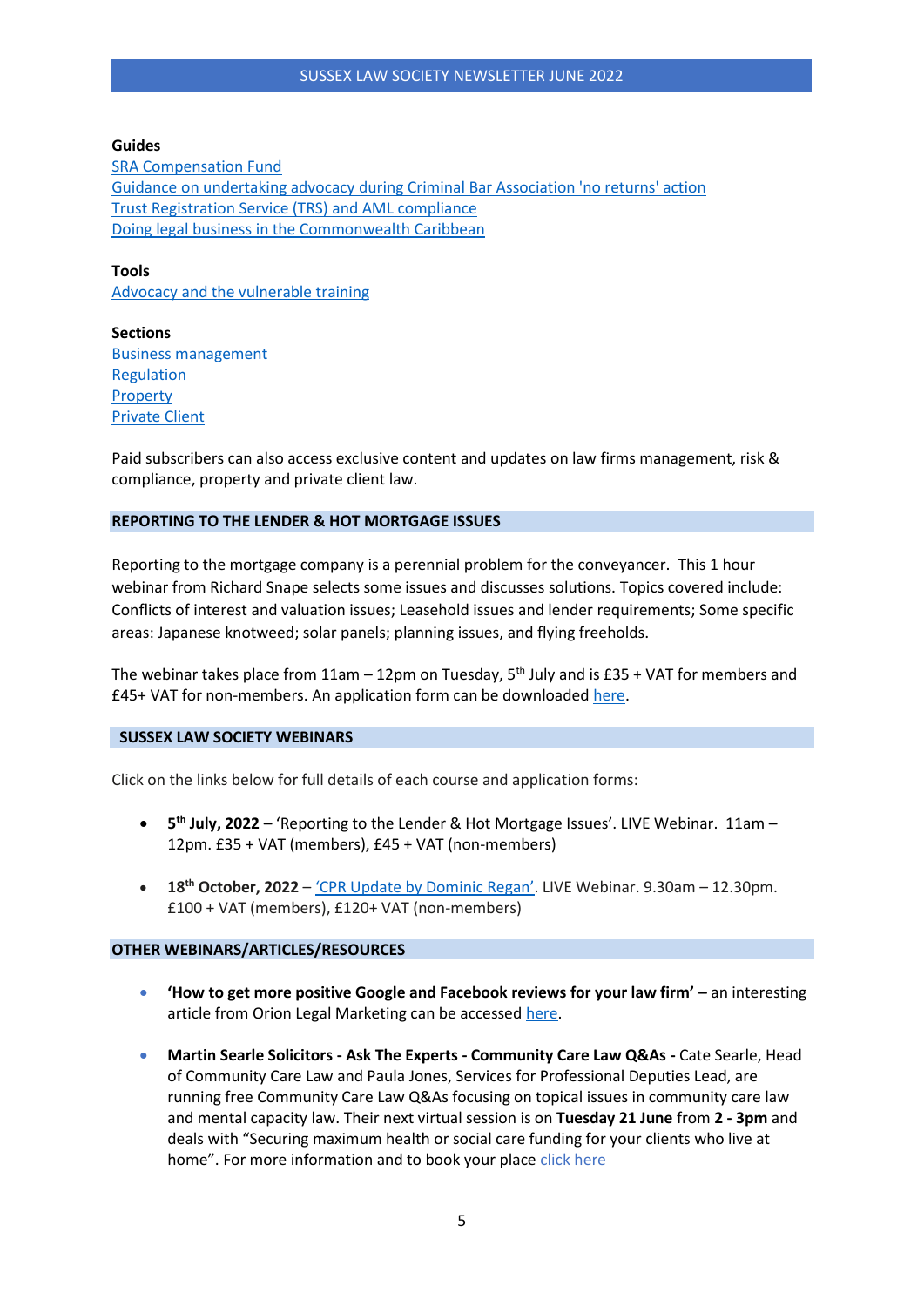## SUSSEX LAW SOCIETY NEWSLETTER JUNE 2022

- **The £86,000 Care Cap Promise in Practice**  Cate Searle, Head of Community Care Law at Martin Searle Solicitors is running this live virtual workshop in partnership with MBL Seminars. This interactive session is designed for people who are already advising clients about the current paying for care rules and social care means testing. Cate will work through case studies and calculations to analyse how the changes will impact your clients and what advice you need to be giving now. The seminar will run on **Wednesday 6 July** from **2pm – 4pm**. For more information and to book your place, [click here.](https://www.mblseminars.com/Outline/The-%C2%A386,000-Care-Cap-Promise-in-Practice---A-Live-Workshop-with-Cate-Searle---Learn-Live/15861)
- **Pregnancy & Maternity Discrimination – A Guide for HR Managers & Employment Lawyers** – Sarah Henderson at Martin Searle Solicitors is running a virtual live webinar, in partnership with MBL Seminars, which offers best practice employment law advice to avoid discriminating against pregnant women and those on maternity leave. This incorporates employment law developments due to Covid-19. This interactive session includes working through practical case studies and runs from **10.30am – 12pm** on **Monday 11 July**. For more information and to book your place[, click here.](https://www.ms-solicitors.co.uk/employer-events/mbl-seminars-with-sarah-henderson/)

## **KEEP INFORMED ON ISSUES RELATING TO PII, RISK & LEGAL PRACTICE**

Our main sponsor Howden have shared with us some really interesting and useful articles from their May Newsletter, Premium Matters, which you can access by clicking on the links below:

[My solicitor is doing a terrible job](https://www.howdengroup.com/uk-en/solicitor-terrible-job-instruct-you) – I want to instruct you … [Essential support for solicitors and other law firm employees suffering with work-related stress](https://www.howdengroup.com/uk-en/support-solicitors-work-related-stress) [You're a victim of a cyber attack –](https://www.howdengroup.com/uk-en/cyber-attack-advice) now what do you do? The X-[Client's files –](https://www.howdengroup.com/uk-en/who-owns-solicitors-x-client-files) who owns a solicitor's file? [1 April 2022 Solicitors' PII Renewal: Is there a glimmer of light at the end of the tunnel?](https://www.howdengroup.com/uk-en/solicitors-pii-renewal-glimmer-light) [Post Six Year Run-Off Cover \(PSYROC\)](https://www.howdengroup.com/uk-en/psyroc-update-May-2022) – an update

# **SITUATIONS VACANT**

Listing job vacancies in the Newsletter & putting more detailed vacancies on the [website](http://www.sussex-law.co.uk/jobs/) is **FREE** for Sussex Law Society member firms and individual members and £50 + VAT for other contributors. Contact [Jeanette Lacy Scott](mailto:jls@sussex-law.co.uk) to place an advert. More details about each vacancy and how to apply can be found by following the highlighted links.

- **Client and Office Support (full-time) -** To support the team's ongoing growth, Renaissance Legal is looking for a full-time client and office support professional. Based in the firm's head office in central Brighton, this is a busy role where the right person will be client service orientated and have at least 1 year of previous experience in a Receptionist/Front of House role. More details and how to apply [here.](https://www.renaissancelegal.co.uk/about-us/vacancies/client-and-office-support/)
- **Commercial Property Solicitor (3-4 PQE or equivalent)** Healys are seeking an experienced Commercial Property solicitor, with 3-4 PQE or equivalent, to join our Commercial Property team, based in our centrally-located Brighton office. Supporting our Chairman, John Healy, you will also liaise with our Commercial Property department in London. For more details and how to apply see [here.](https://www.sussex-law.co.uk/job/commercial-property-solicitor-3-4-pqe-or-equivalent/)
- **Conveyancing Legal Assistant/Secretary** Thompson Allen LLP are recruiting a full time Secretary and a Paralegal/Legal Assistant to work in their busy Conveyancing Department. For a full job description and to apply please contact [mark.allen@thompsonallen.co.uk](mailto:mark.allen@thompsonallen.co.uk)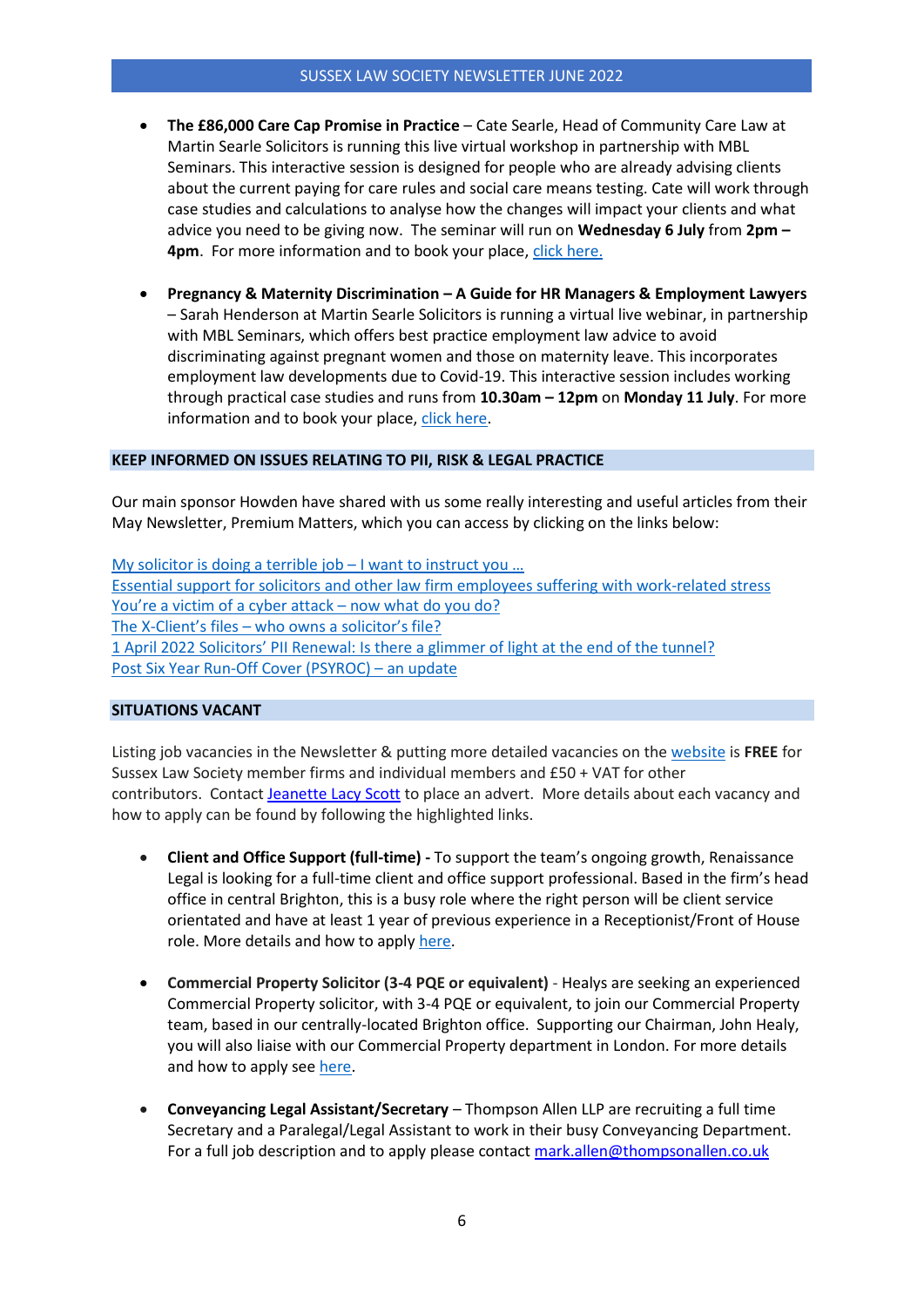- **Conveyancing Legal Secretary/Assistant** Warwick Barker LLP are looking for an experienced legal secretary/assistant to assist in our conveyancing department. The work will comprise of assisting with all stages of a property transaction and include drafting legal documents such as Land Registry Forms. We offer a competitive salary and are flexible on full or part-time working. Our ideal candidate would have a good working knowledge of all stages of residential property transactions. Excellent secretarial, administrative and IT skills would be a distinct advantage. Please email your CV to [oliverkenning@warwickbarker.co.uk](mailto:oliverkenning@warwickbarker.co.uk)
- **Conveyancing Secretary –** Cunningtons Solicitors have a vacancy for a Conveyancing Secretary in their Brighton office. Please send CV and application to Jason Bradshaw – [jason.bradshaw@cunningtons.co](mailto:jason.bradshaw@cunningtons.co)
- **Employment Lawyer.** Martin Searle Solicitors are looking to employ an experienced litigation Solicitor, In-House Counsel / Barrister, Legal Executive or Case Worker to join their Employment Law team. For a full job description and to apply, [click here.](https://www.ms-solicitors.co.uk/careers/employment-lawyer/)
- **Legal Secretary –** Cornfield Law LLP Solicitors are seeking a Legal Secretary to join their Private Client Department in our friendly Eastbourne office. Please send CV to [ELake@cornfieldlaw.co.uk](mailto:ELake@cornfieldlaw.co.uk)
- **Private Client Lawyer** required to join growing team in Haywards Heath experience preferred but training offered, so could suit NQ solicitor or someone looking for career change. Full-time or Part-Time. Please send CV with covering letter to [rdavage@rohansolicitors.co.uk](mailto:rdavage@rohansolicitors.co.uk)
- **Private Client Solicitor** Healys are seeking a full time Private Client solicitor or Legal Executive with three to five years' post qualification experience, or solid relevant paralegal experience to join the friendly Private Client department in our diverse centrally-located Brighton office. For more details and how to apply see [here.](https://www.sussex-law.co.uk/job/private-client-solicitor/)
- **Private Client Solicitor or experienced Legal Executive** Cornfield Law LLP are looking for someone to assist in our busy private client department. Work includes estate administration, Will drafting, deeds of variation, declarations of trust, LPAs. Please email your CV to [ELake@cornfieldlaw.co.uk](mailto:ELake@cornfieldlaw.co.uk)
- **Private Client Solicitor or experienced Legal Executive** Warwick Barker LLP Solicitors in Rustington are looking for someone to assist in our busy private client department. The work will comprise estate administration, Will writing, preparing deeds of variation, declaration of trust deeds, LPAs and some Court of Protection Work. We offer a competitive salary and are flexible on full or part-time working. Knowledge of Isokon would be a distinct advantage. Please email your CV t[o gillcollins@warwickbarker.co.uk](mailto:gillcollins@warwickbarker.co.uk)
- **Property Assistant/Paralegal** E J Moyle LLP has a vacancy for a full or part-time Property Assistant/Paralegal to work alongside our Conveyancing Team based at our Littlehampton Office. Competitive salary and benefits. Please send your CV and covering letter to Linda Robinson at [lrobinson@moyle.co.uk](mailto:lrobinson@moyle.co.uk)
- **Property Litigation Assistant/Legal Executive** Healys in Brighton are expanding our successful Property Litigation practice in our central Brighton office and are seeking a qualified solicitor or legal executive with previous experience. For more details and how to apply see [here.](https://www.sussex-law.co.uk/job/property-litigation-solicitor-legal-executive/)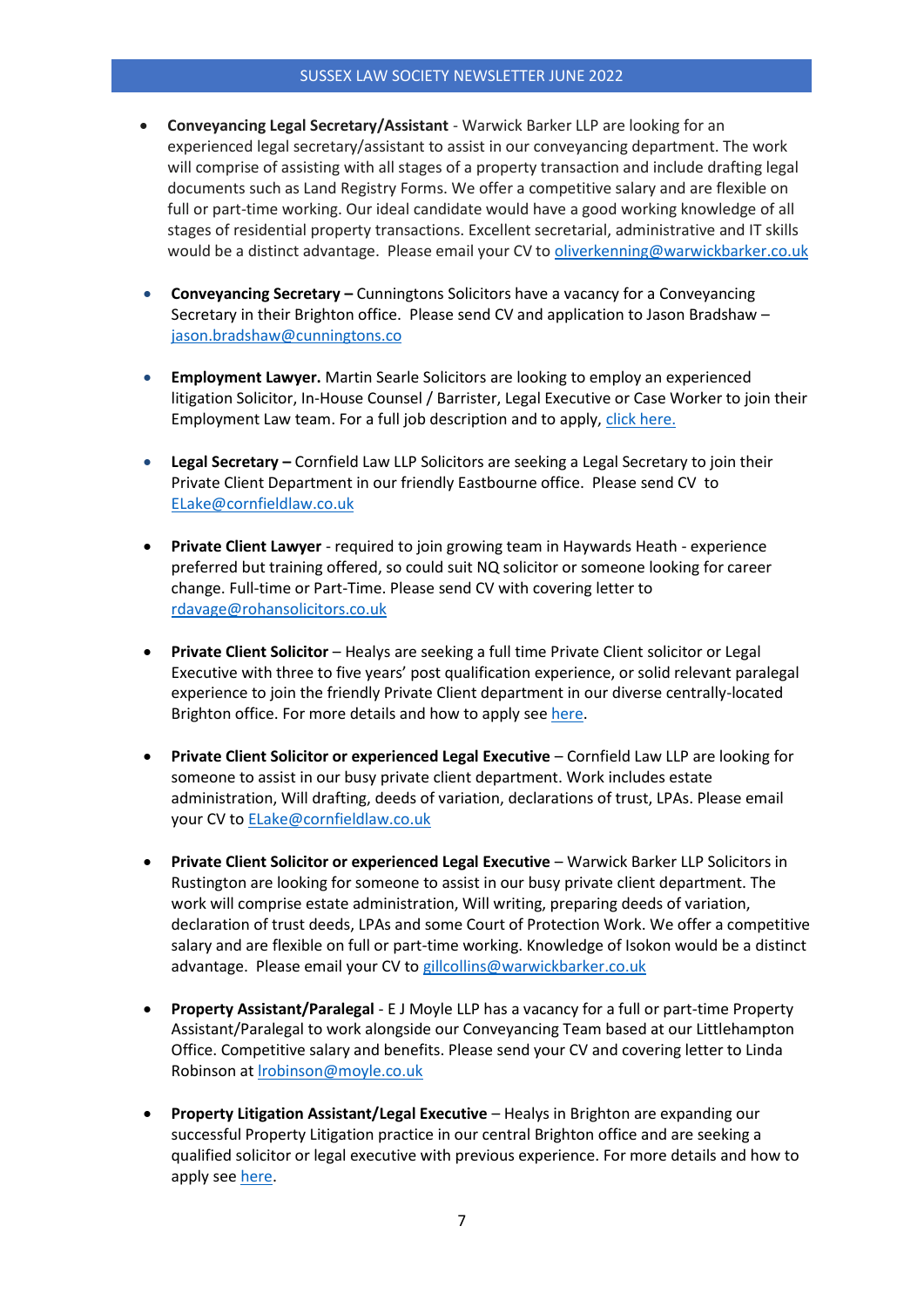- **Senior Commercial Property Solicitor**  Healys are seeking an experienced senior Commercial Property solicitor or partner to join a friendly and successful legal team, based in our centrally-located Brighton office. This is a newly-created role, due to the high volume of quality work we are receiving. Supporting our Chairman, John Healy, you will also liaise with our Commercial Property department in London. For more details and how to apply see [here.](https://www.sussex-law.co.uk/job/senior-commercial-property-solicitor/)
- **Senior Residential Property Solicitor/Chartered Legal Executive/Licensed Conveyancer** Healys in Brighton are seeking an experienced residential property fee-earner for our friendly and successful Real Estate department. For more information and how to apply see [here.](https://www.sussex-law.co.uk/job/senior-residential-property-solicitor-chartered-legal-executive-licensed-conveyancer/)
- **Solicitor (minimum 3 years PQE) – Landlord & Tenant**  This is an excellent opportunity for a solicitor with experience within Landlord and Tenant to become an integral part of our Landlord and Tenant property litigation team in our Hove office acting for our national client base. You will be responsible for running your own case load and reporting to the partners in the team. The work will include all transactional aspects of Landlord and Tenant work including lease variations, licences to alter, enfranchisement, Right to Manage applications, drafting notices and general lease interpretation. For more details and how to apply see [here.](https://www.sussex-law.co.uk/job/solicitor-minimum-3-yrs-pqe/)
- **Solicitor (minimum 3 years PQE) - Property Litigation** This is an excellent opportunity to become an integral part of the team in our Hove office and acting for our national client base. You will be responsible for running your own case load and reporting to the partners in the team. The work will include being able to advise on long leasehold matters and tenancy issues including residential and business tenancies; drafting notices; conducting possession claims and advising on statutory matters affecting all areas of leasehold law. You will be advising on real estate litigation, professional negligence claims relating to property matters and a general property litigation caseload .For more details and how to apply see [here.](https://www.sussex-law.co.uk/job/solicitor-minimum-3-years-pqe-property-litigation/)

## **LOCUMS**

If you would like to be added to the list of locums published monthly in this Newsletter, please email your details to [Jeanette Lacy Scott](mailto:jls@sussex-law.co.uk) . Listing your details here is free of charge for members:

- Margaret Dowdles commercial/residential property. Happy to discuss how firms can practically work together so she can innovate on pricing and still deliver real value at this challenging time and going forwards -Contact [mgtdles@gmail.com](mailto:mgtdles@gmail.com) 07947-771593. Charges realistic rates.
- Robin Bates family and civil dispute resolution. contact mob 07710 202422; e-mail [robin](mailto:robin-bates@sky.com)[bates@sky.com](mailto:robin-bates@sky.com)
- Elin Dukes private client/court of protection contact: [elindukeslaw@gmail.com](mailto:elindukeslaw@gmail.com) / 07585800258.
- Patrick Richards- Un-Notarised legal translations, office and Court interpreter services offered by fluent French and Italian speaking local Solicitor. Contact [patrichards27@hotmail.com](mailto:patrichards27@hotmail.com) 07715928563.

**LOST & MISSING WILLS**